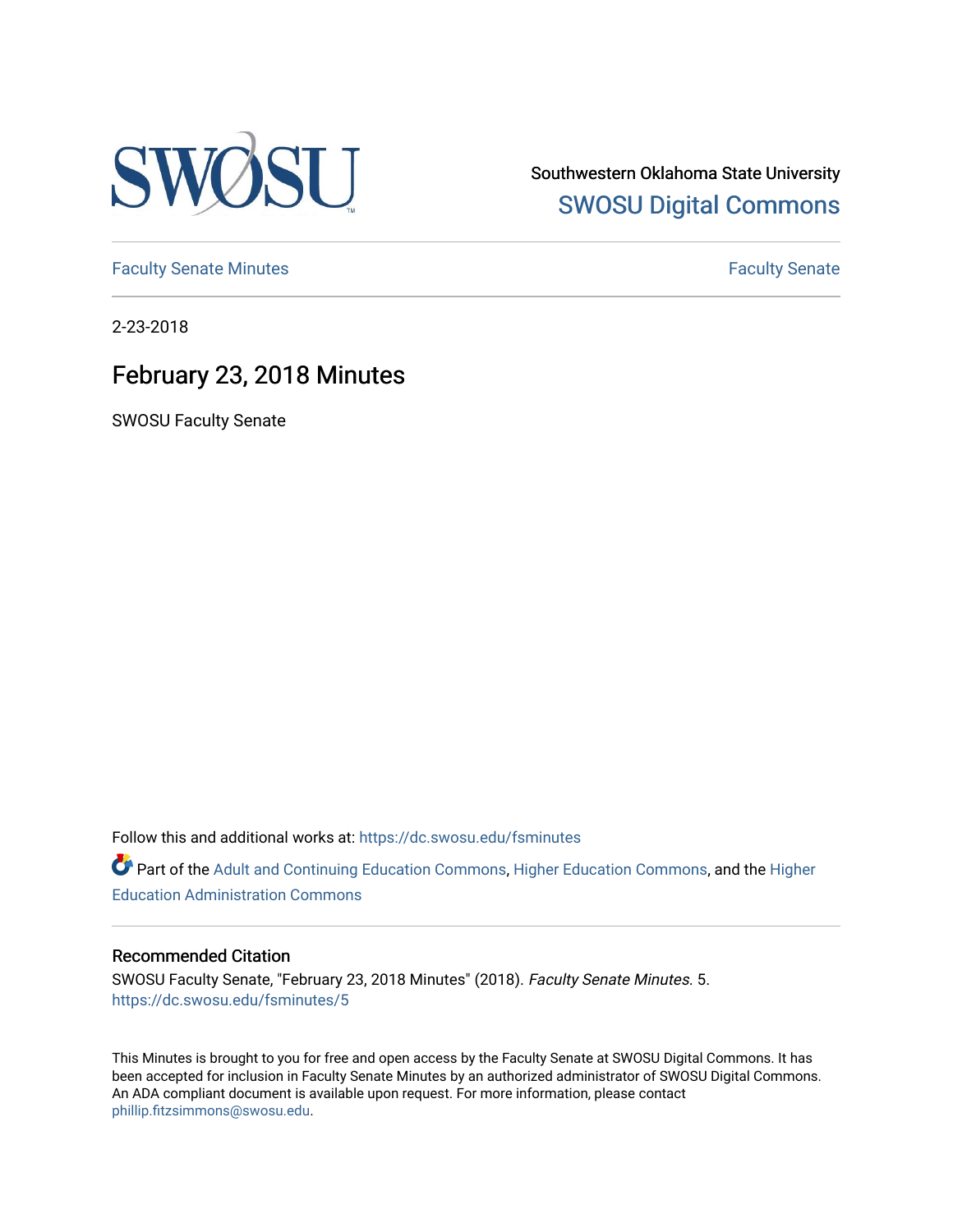## SWOSU Faculty Senate

February 23rd, 2018 Approved Minutes

- **I. Call to Order:** Faculty Senate President Jerry Dunn called the February meeting of the Faculty Senate to Order at 2:31 PM\_\_\_\_\_ in HEC 201.
- **II. Establishment of a Quorum:** Wayne Anderson, Krista Brooks, Dayna Coker (via ITV from Sayre), Rachel Davis, Tommye Davis (via ITV from Sayre), Stacey DiPaolo, Jerry Dunn, Jared Edwards, Robin Griffeath, LeaAnne Hume, Paul Hummel, Sharon Lawrence, Jack Li, Scott Long, David Martyn, Holly McKee, Tom McNamara, Evette Meliza, Kathy O'Neal, Eric Paul, Cynthia Pena, Linda Pye, Hank Ramsey, Hardeep Saluja, Lisa Schroeder, Amanda Smith, Tony Stein, Muatasem Ubeidat, Cheri Walker (via Zoom)
- **III. Certification of Substitutes:** Fred Gates for Sunu Kodumthara (Social Sci.); Sarah King for Rita Hays (Bus.)
- **IV. Presentation of Visitors:** None
- **V. Approval of Minutes:** January 2018 minutes approved by voice vote
- **VI. Announcements**
	- A. President Jerry Dunn
		- 1. **Call for Volunteers for HLC Accreditation Teams** respond to Dr. South by March  $5<sup>th</sup>$ .
		- 2. **President Beutler** For the time being, it appears that no revenue measure votes will be attempted in the next several weeks. Therefore, the legislature, in order to balance the current year fiscal budget (FY-18), must reduce state agency revenues. At this time, it is projected that higher education will receive a .6% cut amounting to \$4.7 million. SWOSU will lose \$106,000 in revenue that we were supposed to receive during the last four months of the fiscal year. Additionally, like past budget cuts, this reduction will most likely become permanent.
		- 3. Executive Council Meeting of 2/12/2018
			- a) Governor's proposed budget contained \$0 additional funding for Higher Education.
			- b) Legislative proposed bills of interest several bills concerning guns on campuses; concurrent enrollment requirement for high school juniors.
			- c) Enrollment is down a little this spring.
			- d) Commencement information has been posted to the SWOSU website <http://www.swosu.edu/commencement/>
		- 4. Administrative Council of 2/12/2018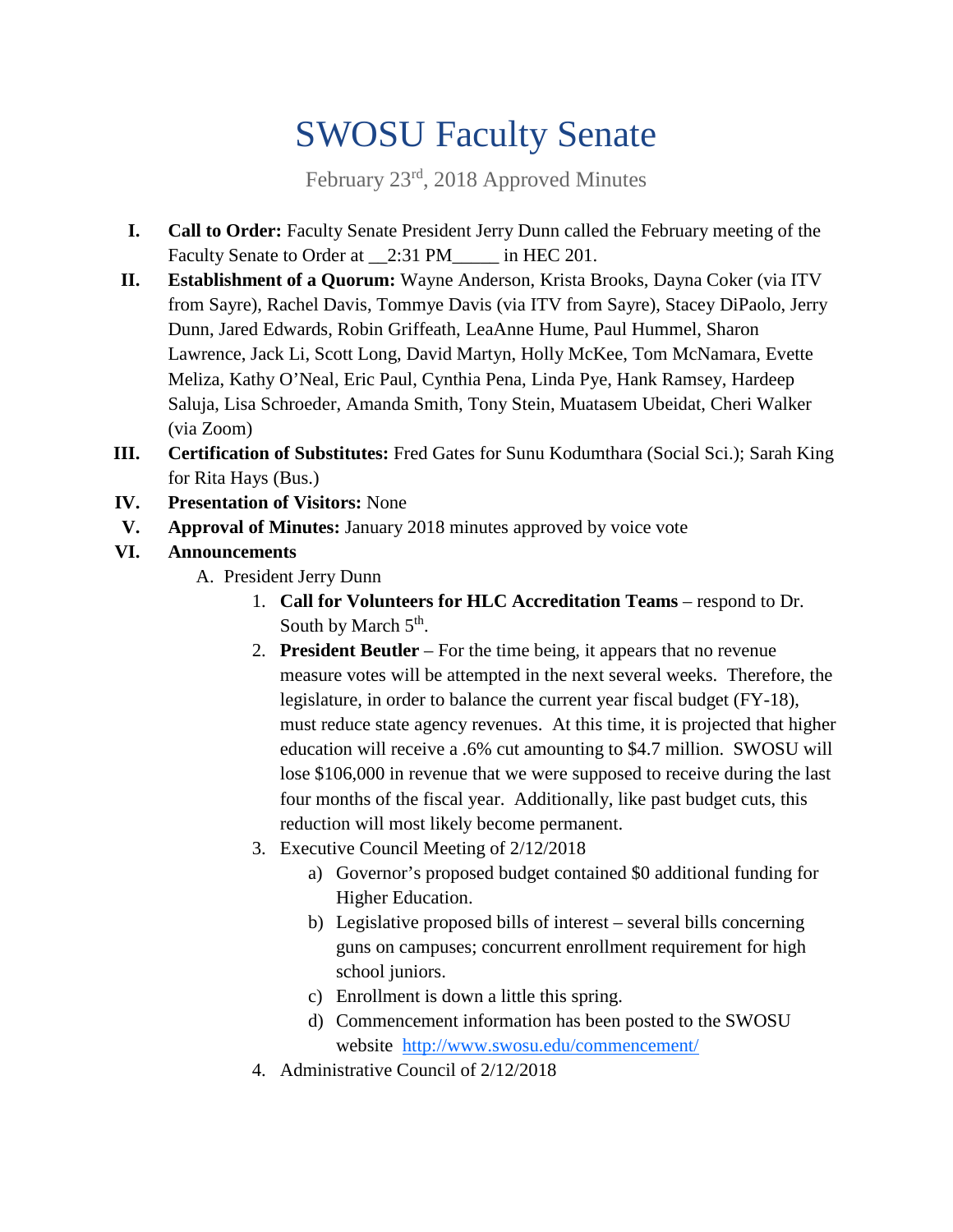- a) Library now offering *Statista* -- one of the largest statistics portals worldwide; it professionally gathers and compiles data from numerous institutes and sources.
- b) ITS single sign-on installed over spring break Suggestion from senators to wait until summer to implement single sign-on – Faculty Senate President Jerry Dunn will inquire about this.
- c) Relay for Life will be held March  $30<sup>th</sup> 31<sup>st</sup> -$  Will be held in the **PCEC**
- d) SWIM Thursday, March  $29<sup>th</sup>$ .
- e) SWOSU Police have training for active shooter situations available.
- f) Early grade reporting encouraged to contact your advisees. Suggestion from senator to push this deadline back a few days to allow for more grades to be added. Faculty Senate President Jerry Dunn will inquire about this.
- g) Enrollment starting next week, February  $26<sup>th</sup>$ .
- h) President Beutler will hold budget information meetings in April to keep the faculty and staff up-to-date.

Meeting with Provost canceled to due campus closing - Faculty Senate President Jerry Dunn contacted Provost to see if there were any announcements from him. Provost stated no announcements at this time.

## B. Secretary/Treasurer Krista Brooks

- 1. Roll Sheet—please sign
- 2. Treasurer's Report
	- a) BancFirst
		- (1) January Balance: \$1,775.28
		- (2) Withdrawal: \$0
		- (3) Deposit: \$0
		- (4) Current Balance: \$1,775.28
	- b) University Account
		- (1) January Balance: \$105.01
		- (2) Current Balance: \$105.01
- C. President-Elect Amanda Smith: Nothing to report
- D. Past President Tom McNamara: Nothing to report
- E. Faculty Athletic Representative: Bo Pagliasotti
- F. Student Government Representative: Not present